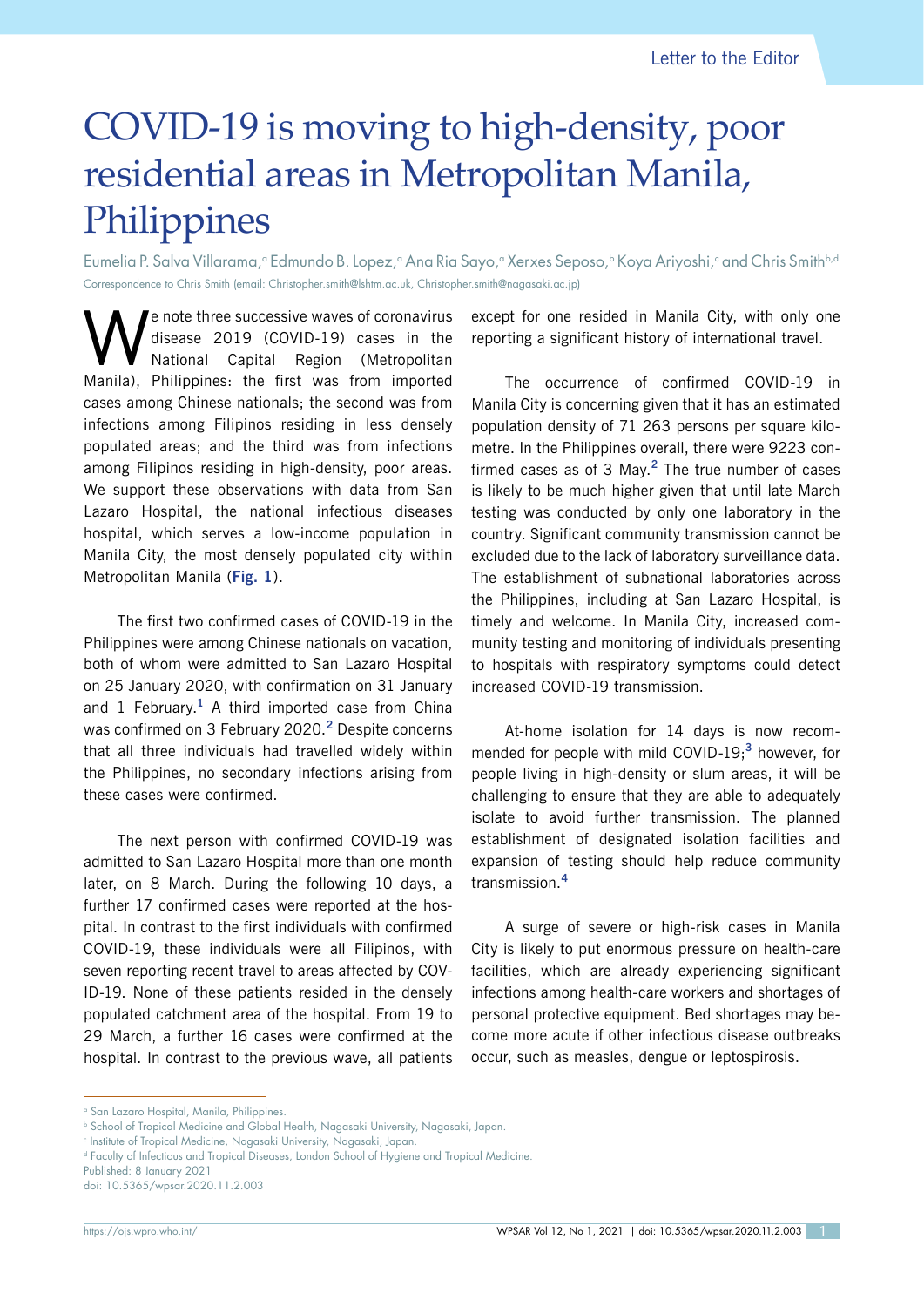Fig. 1. **Timeline of cases with confirmed COVID-19 admitted to San Lazaro Hospital, from 25 January to 29 March 2020. Maps show the residence of patients in the National Capital Region (Metropolitan Manila) admitted during 8–18 March (left) and 19–29 March (right).**



Luzon island has been under community quarantine since 15 March 2020.**<sup>5</sup>** People living in high-density areas, such as Manila City, are likely to be more vulnerable to the negative consequences of community quarantine, such as economic difficulties, food insecurity and domestic violence. It is hoped that the quarantine measures will flatten the epidemic curve and result in fewer overall infections, but they may be difficult to sustain for a long period.

## *Conflicts of interest*

The authors declare that they have no competing interests.

## *Funding*

Nagasaki University provides salary support for X Seposo, K Anyoshi and C Smith. No external funding was received for the data collection, data analysis, data interpretation or preparation of the manuscript.